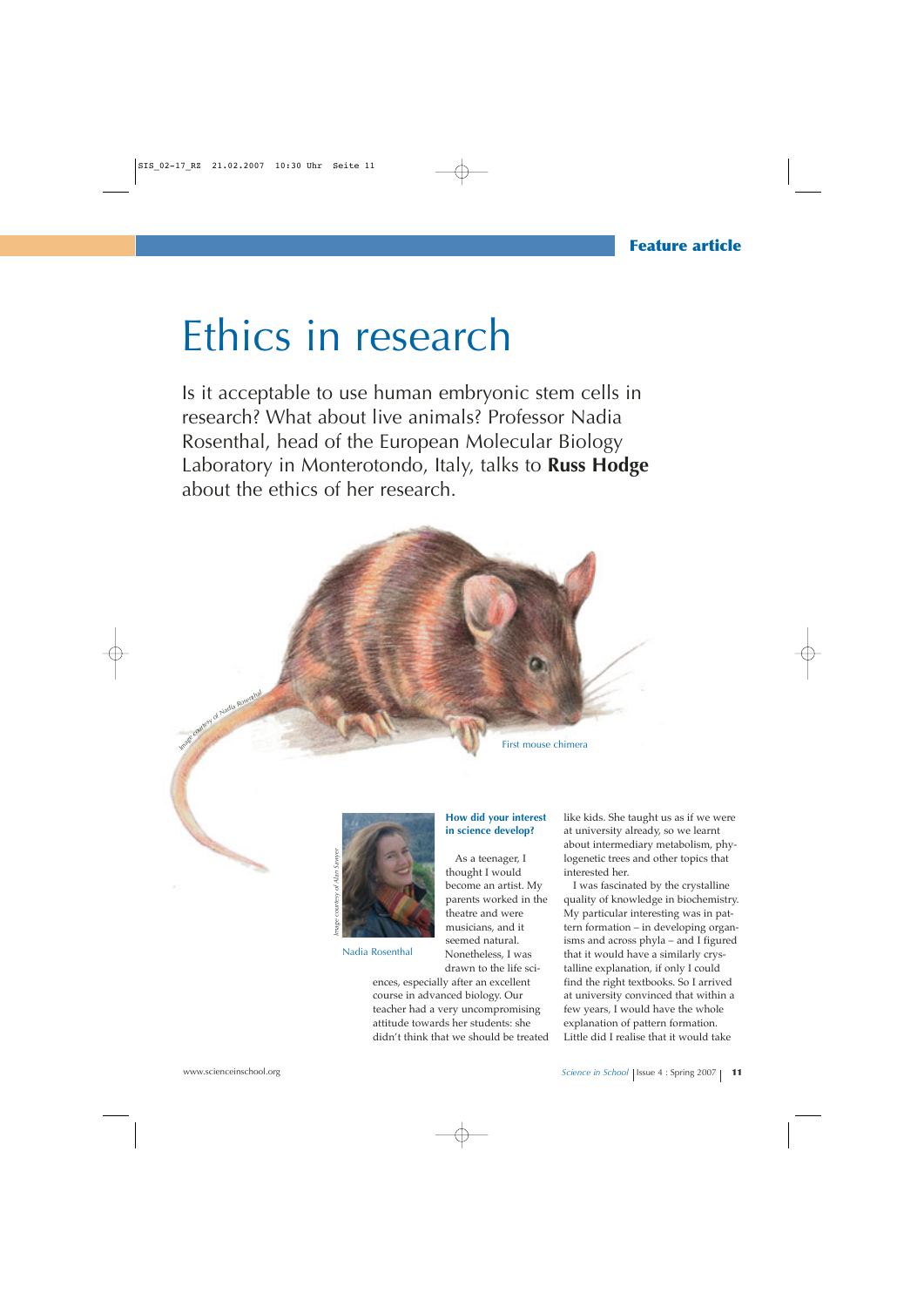another 25 years – and in fact we are still working on it.

By the time I realised that the explanation would take much longer to find, I was hooked by science and couldn't imagine any other profession. I had become particularly interested in developmental biology, after reading an article about how limbs are formed. It seemed that there was very little known about limb formation, but I was fascinated by the problem, which seemed to encapsulate my interest in pattern formation.

#### **Some animals are able to regenerate limbs, but mammals aren't good at that, at least as adults. Why is that?**

We don't really know. Lower vertebrates can regenerate whole limbs, fins and tails – even jaws and parts of their hearts if they are injured. In contrast, we can't regenerate much more than a fingernail. The current explanation is that all organisms have some fundamental capacity to regenerate, but that in higher vertebrates, regeneration is prevented by scar formation. If your finger is cut off, you have to close the wound very rapidly. Our immune system launches a massive inflammatory response to keep out infections; this only produces a very useful scar, which stops the bleeding and prevents the wound from getting infected, but also physically blocks the regeneration of the missing limb.

In contrast, a salamander forms a large group of cells called a blastema, capable of developing into just about any part of the limb. The amazing thing is that the cells in the limb appear to know where they are: if the salamander's limb is cut off close to the body, the blastema regenerates the entire limb. Instead, if the salamander loses its limb at the wrist, the blastema makes just the hand and the fingers. There are theories that gradients of certain molecules are higher at the proximal end of a limb (close to the body) and lower at the distal end, and that these gradients tell the cells which part of the limb they are in. More and more of these molecules are now being investigated in animals such as newts and fish; with the advent of high-throughput sequencing, we may be able to learn what is different about these organisms at the genomic level and maybe even why we can't regenerate our limbs.

Of course, it's not only limbs that regenerate. Studying fish, scientists are also learning more about the molecules that guide their heart regeneration and have recently identified factors that are also present in mammalian hearts. When some these factors are introduced into injured mouse heart, they appear to improve wound healing, which is very exciting, but it's early days. I say that with great disappointment, because I am approximately 30 years older than I was when I first answered this question. And the answers I'm giving you now are only sophisticated versions of the answers I read in the article that got me involved in this topic in the first place. It's a mystery.

#### **To understand tissue regeneration in mammals, you have worked with stem cells. Could you explain the connection?**

The kind of stem cells involved in regeneration are, of course, adult stem cells: stem cells used to replenish the tissues in the adult body when we are injured or diseased, or as we age. In particular, we look at stem cells in mouse skeletal muscle, as these cells have a high capacity to regenerate muscle tissue, even if they cannot regenerate an entire limb.

In contrast, the blastemal cells in the salamander and other lower vertebrates are pluripotent: they have the capacity to make all sorts of tissues. Paradoxically, those blastemal cells appear to come, at least in part, from the de-differentiation of skeletal muscle itself. This involves a much more

## **Send us your suggestions**

We welcome your suggestions for future feature articles for *Science in School*. Which scientists in your home countries do you find<br>particularly interesting? particularly Why? What is their area of research? If possible, please include their contact details. Send your suggestions to editor@scienceinschool.org

**BACKGROUND**

BACKGROUND

dramatic reprogramming than we see in the stem-cell pool of mouse muscle.

#### **Adult stem cells don't seem to cause an ethical debate. But the topic of stem cells generally has raised a lot of ethical concerns.**

One area of ethical concern that does overlap with our studies on adult stem cells is reprogramming, which allows embryonic stem cells to generate virtually all the tissues in the body. We try to reprogramme adult mammalian stem cells to behave more like youthful pluripotent cells – in their ability to regenerate a wider range of tissues. Some of that programming has been moderately successful, but in general, adult stem cells do not have as efficient a reprogramming capacity as embryonic stem cells – at least in mammals.

The ultimate embryonic stem cell is of course the fertilised egg, which turns into a whole organism and is thus the source of every single tissue type and every cell type in the body. Scientists have shown that the environment of the egg can reprogramme even a fully differentiated adult nucleus to be pluripotent. This is the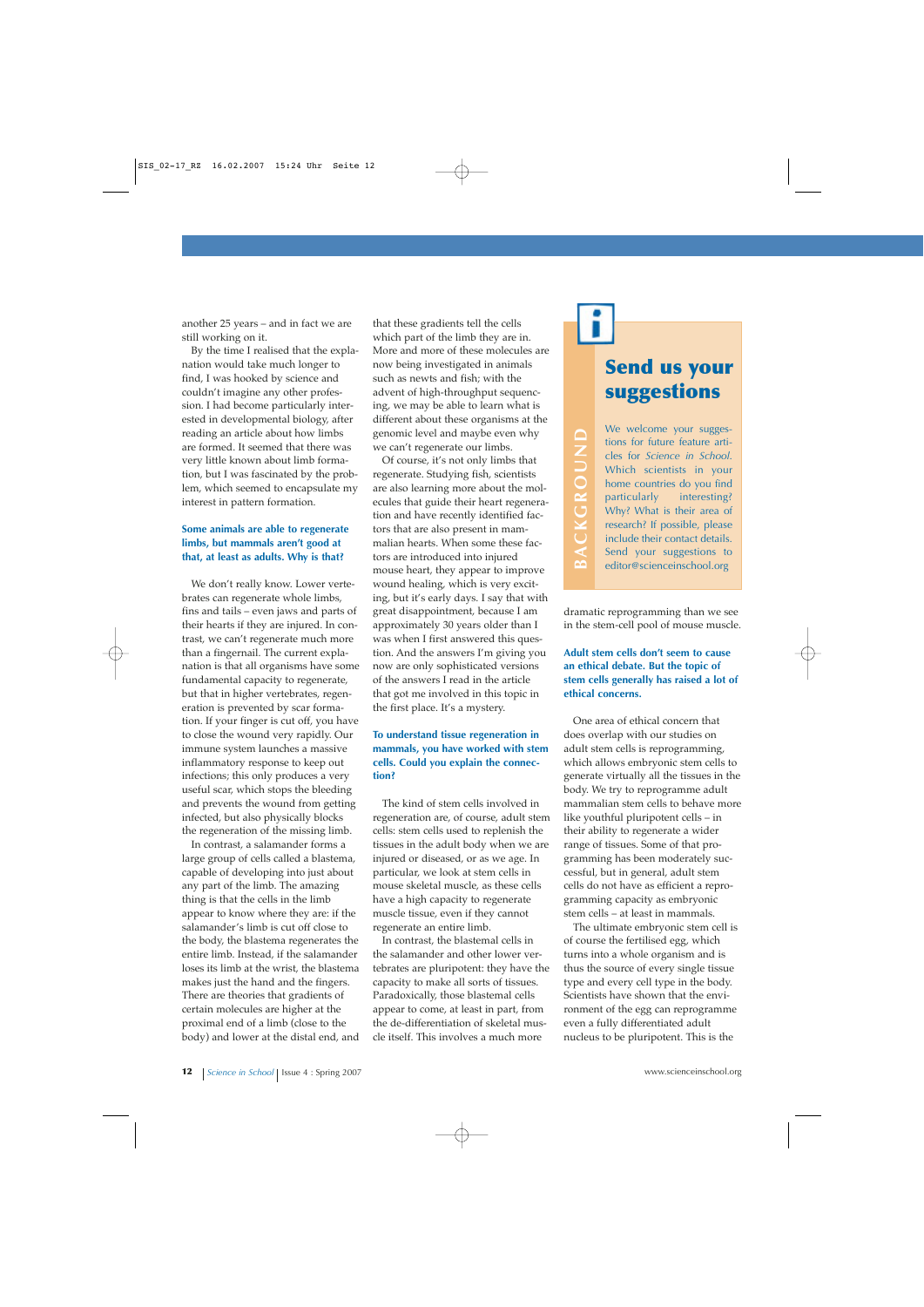### **Feature article**

basis of therapeutic cloning, if the adult nucleus introduced into the egg comes from a patient. The resulting embryonic stem cells can participate in the generation of virtually any tissue type as the new 'personalised' reprogrammed egg divides. To better understand this process, we use mouse embryonic stem cells, harvesting embryos and destroying them to make stem cells. Translating this into a human scenario – harvesting human embryos and destroying them in the process of making what might be therapeutically very valuable stem cells – would cause a great deal of concern.

However, human embryonic stem cells are not identical to mouse embryonic stem cells in their function, gene expression patterns or capacity to be reprogrammed. This means that without studying human embryonic stem cells, we will never be able to reprogramme adult stem cells in humans – which would enable us to use them more extensively in research and thus avoid the prickly issue of human embryonic research. We have got to bite the bullet and decide how best to monitor research on embryonic cells from humans. We certainly don't seem to have an ethical problem with *in vitro* fertilisation (IVF), which requires the sacrifice of many human embryos, since only a few of the embryos harvested from a woman having IVF are actually ever implanted. The rest of these embryos are often discarded. Why, then, is there such resistance to the idea of using those otherwise unused cells for research that could benefit humans?

#### **You have worked for a long time with animals, which also raises ethical issues. How do you feel about that?**

I have chosen to study animals, which means that I have to work with animals. We have chosen the mouse for a number of reasons. It's got a very rapid gestation period and



#### Daemon

comes to sexual maturity very rapidly, so that we can work on many generations of mice within a short time. Also, we have learnt over the years to manipulate the mouse genome to recapitulate some of the genetic disorders we see in humans; this helps us learn how best to treat mice and thus develop therapeutic strategies for that same disease in humans. But I have to admit to the fact that I'm very deeply

tied to my organism of study: I am a mouse fancier. I believe that the more you understand your organism, the better you can understand what happens when you perturb or manipulate it.

Much of my work has actually made mouse life better: we tended to focus on making mice even better than normal mice. Mice that live longer, mice that are stronger, mice